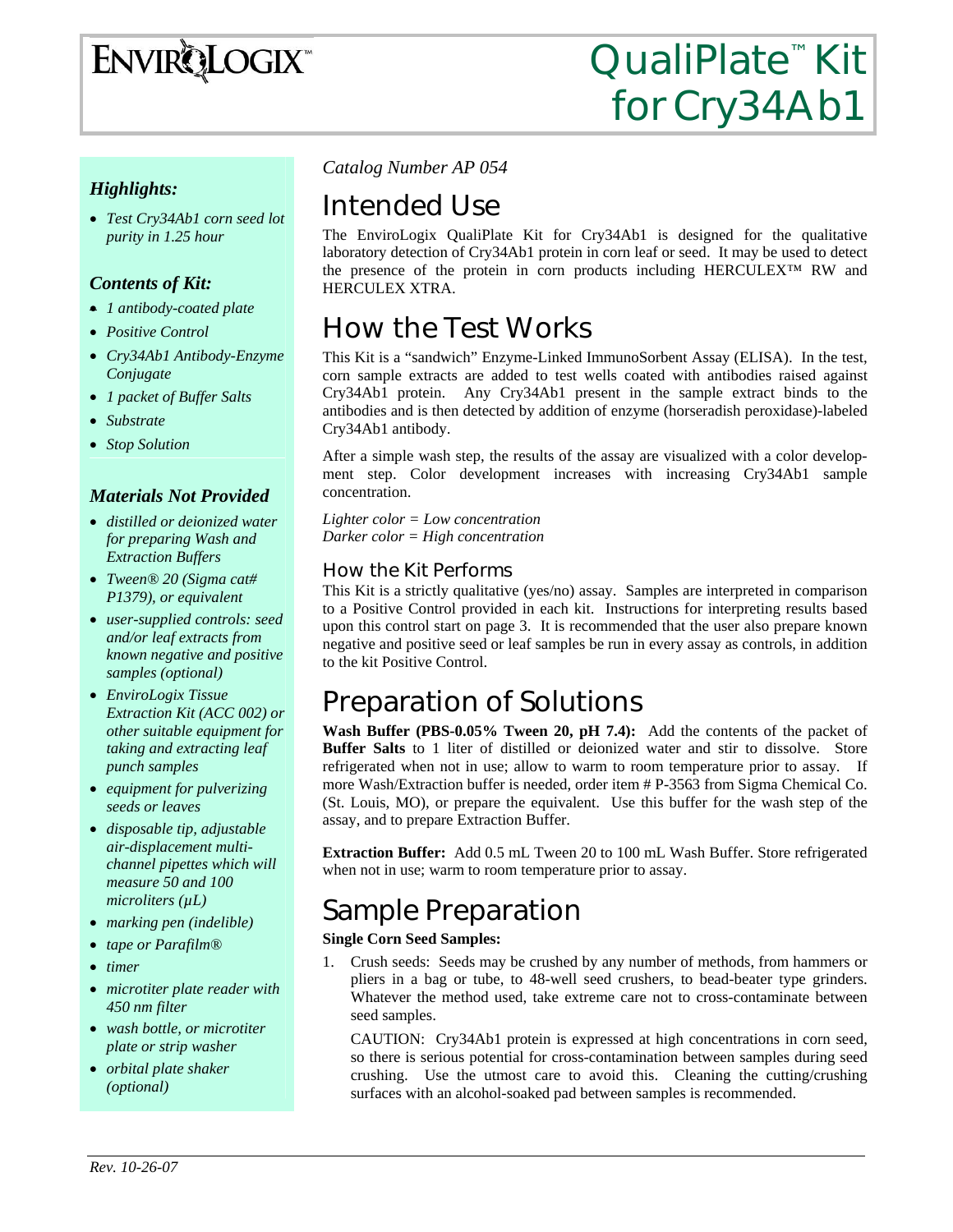### QualiPlate Kit for Cry34Ab1 Page 2 of 5



*Prepare wash buffer and grain extraction solutions* 



*Allow all reagents to reach room temperature before beginning* 



*Add controls and samples*  2. Add 1 mL of Extraction Buffer to each crushed seed. Mix for at least 30 seconds. For best results, allow to extract for an hour, mixing again at the end of that time. If seeds are thoroughly crushed, this extraction time can be reduced. Allow extracts to settle completely. Dispensing particles into the test plate can cause false positive results.

#### **Single Corn Leaf Punch Samples:**

- 1. Take a single leaf punch of approximately 5 to 10 millimeters diameter, using a paper punch or micro-tube cap. Mash the leaf tissue with a pestle matched to the micro-tube, or disrupt via another method. The extraction efficiency of whatever method used will vary proportionately with the amount of tissue disruption performed.
- 2. Add 0.25 to 0.5 mL of Extraction Buffer per leaf punch. Mash again with pestle or mix vigorously for at least 30 seconds, and allow solids to settle. Dispensing particles into the test plate can cause false positive results. Take extreme care not to cross-contaminate between leaf samples. Well-extracted leaves should result in a green cloudy extract. Note the presence of any extracts that appear clear and/or colorless – these may not have extracted properly and assay data would be invalid. For best results, extract another representative sample.

# How to Run the Assay

- Read all of these instructions before running the kit.
- Allow all reagents to reach room temperature before beginning (at least 30 minutes with un-boxed plates and reagents at room temperature - do not remove strips from bag with desiccant until it has warmed up).
- Organize all Control and sample extracts, and pipettes so that Step 1 can be performed in 15 minutes or less. The use of a multi-channel pipette is strongly recommended for all reagent additions.
- Use the well identification markings on the plate frame as a guide when adding the samples and reagents. For this qualitative assay, duplicate wells of the Extraction Buffer Blank (BL) and the Positive Control (PC), along with 92 sample extracts and user-supplied controls (S) in single wells may be run on one plate. (See the Qualitative Assay Example Plate Layout - Figure 1a).

#### **Procedure**

1. Add **50 µL** of **Extraction Buffer Blank (BL)**, **50 µL** of **Positive Control (PC)**, and **50 µL** of each **sample and user-prepared control extract (S)** to their respective wells, as shown in the Example Plate Layout (Figure 1A).

**NOTE:** In order to minimize setup time it is strongly recommended that a multichannel pipette be used in steps 1, 5, 8, and 10.

- 2. Thoroughly mix the contents of the wells by moving the plate in a rapid circular motion on the benchtop for a full 20-30 seconds. Be careful not to spill the contents!
- 3. Cover the wells with tape or Parafilm to prevent evaporation and incubate at ambient temperature for **15 minutes**. If an orbital plate shaker is available, shake plate at 200 rpm.
- 4. After incubation, carefully remove the covering and vigorously shake the contents of the wells into a sink or other suitable container. Flood the wells completely with **Wash Buffer**, then shake to empty. Repeat this wash step three times. Alternatively, perform these four washes  $(300 \mu L/well)$  with a microtiter plate or strip washer. Slap the inverted plate on a paper towel to remove as much liquid as possible.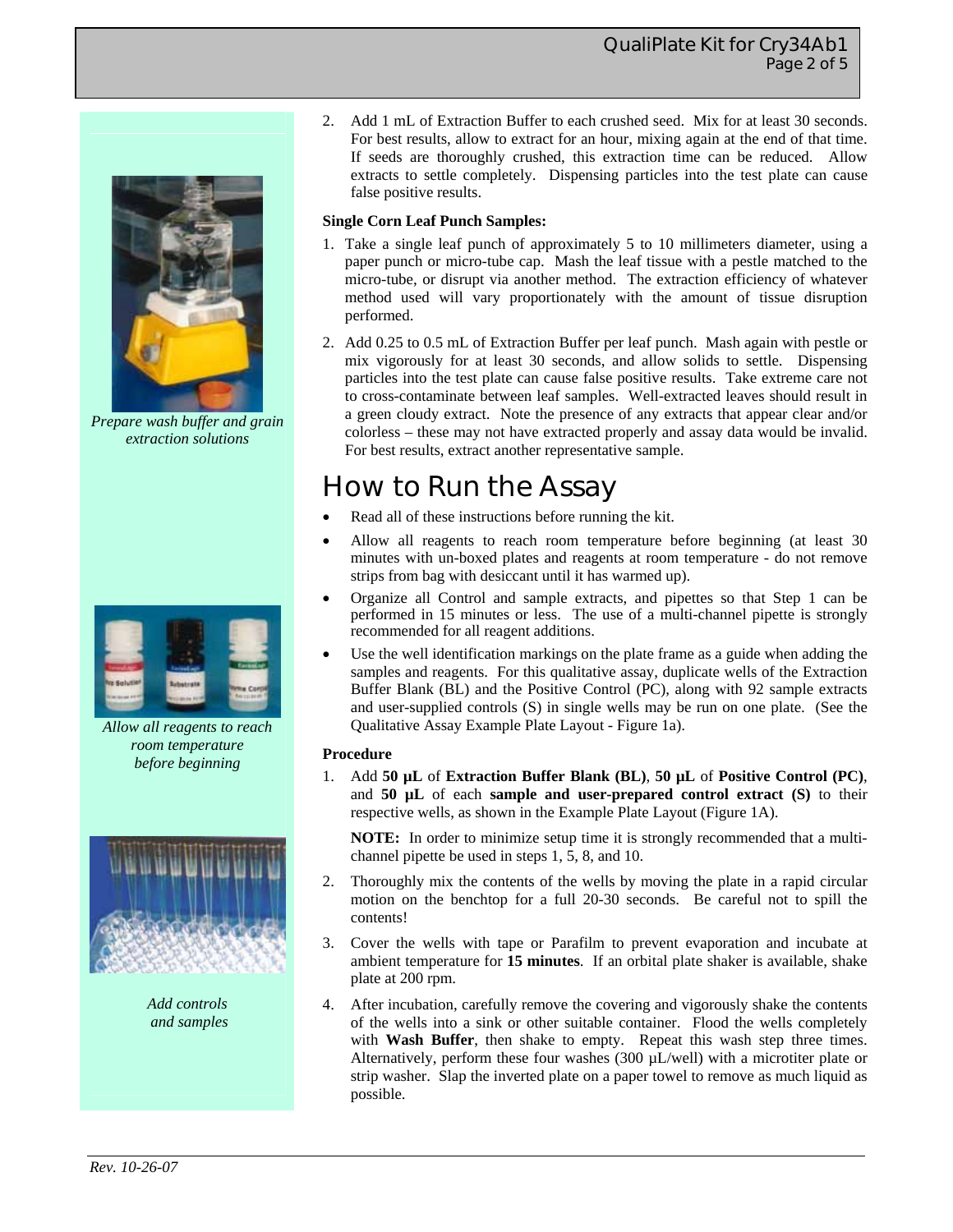



*Incubate* 



*Bottle Wash method* 



*Strip Washer option* 



*Read plates in a Plate Reader within 30 minutes of the addition of Stop Solution* 

- 5. Add **50** μ**L Cry34Ab1 Antibody-Enzyme Conjugate** to each well. Thoroughly mix the contents of the wells, as in step 2.
- 6. Cover the wells with tape or Parafilm to prevent evaporation and incubate at ambient temperature for **45 minutes**. If an orbital plate shaker is available, shake plate at 200 rpm.
- 7. Wash the plate as described in step 4.
- 8. Add **100 µL** of **Substrate** to each well.
- 9. Thoroughly mix the contents of the wells, as in step 2. Cover the wells with new tape or Parafilm and **incubate** for **15 minutes at ambient temperature**. Use orbital shaker if available.

#### **Caution**: **Stop Solution is 1.0N Hydrochloric acid. Handle carefully.**

10. Add **100 µL** of **Stop Solution** to each well and mix thoroughly. This will turn the well contents yellow.

**NOTE:** Read the plate within 30 minutes of the addition of Stop Solution.

# How to Interpret the Results

## Spectrophotometric Measurement

- 1. Set the wavelength of the microtiter plate reader to 450 nanometers (nm). (If it has dual wavelength capability, use 600, 630 or 650 nm as the reference wavelength.)
- 2. Set the plate reader to **blank** on the **Extraction Buffer Blank** wells (this should automatically subtract the mean optical density (OD) of the Blank wells from each control and sample OD). If the reader cannot do this, it must be done manually.

#### *General test criteria:*

The mean OD of the BLANK wells should not exceed 0.15.

The mean, blank-subtracted OD of the Positive Control wells should be at least 0.2.

The coefficient of variance (%CV) between the duplicate Positive Control wells should not exceed 15%:

% $CV = std. deviation of OD's x 100$ mean Pos.Ctl. OD

If the results of an assay fail to meet these criteria, consult EnviroLogix' Technical Service for suggestions on improving the test when repeating the assay.

## Calculate the Positive Control Ratio

Divide the OD of each sample extract by the mean OD of the Positive Control wells. This number is the "Positive Control Ratio".

### Interpret the Qualitative Results

#### **Single Corn Leaf and Seed samples:**

If the Positive Control Ratio calculated for a sample is less than 0.5, the sample does not contain Cry34Ab1 protein.

If the Positive Control Ratio of a sample is greater than or equal to 0.5, the sample does contain Cry34Ab1 protein.

Leaf and seed samples are by their nature either 100% positive or 100% negative. Any low level positive results from single seed or leaf samples must be due to either some form of sample cross-contamination (stray particles or dust from corn, leaf residue on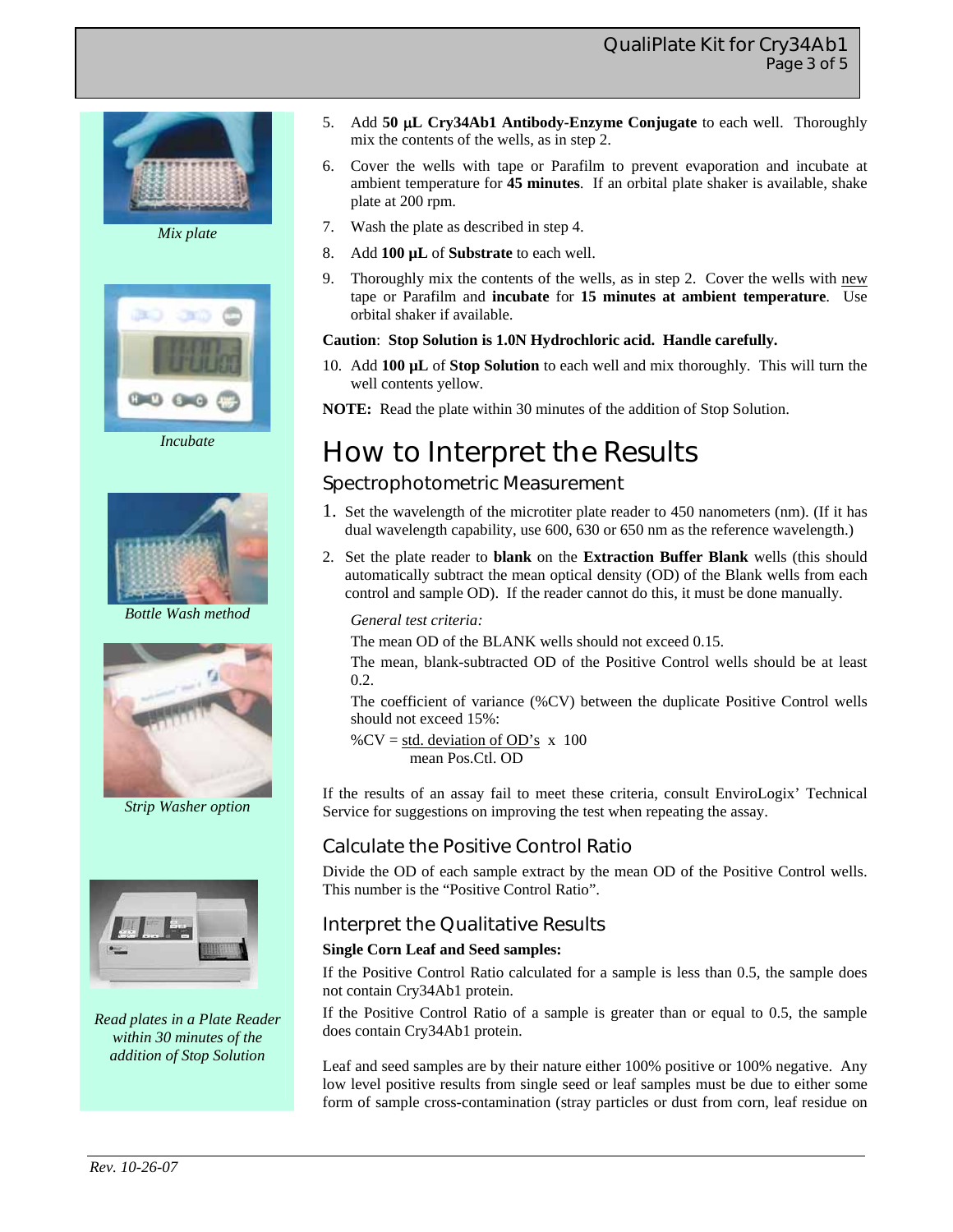leaf punch, etc.) or can be caused by transfer of particulate matter from leaf or seed extracts into the assay wells. If there is any question of the latter occurring, reextraction and re-testing is recommended.

|              |                | $\mathbf{2}$    | 3               | 4               | 5               | 6               |                 | 8               | 9               | 10  | 11         | 12         |
|--------------|----------------|-----------------|-----------------|-----------------|-----------------|-----------------|-----------------|-----------------|-----------------|-----|------------|------------|
| A            | BL             | S7              | S15             | S <sub>23</sub> | S31             | S391            | S <sub>47</sub> | S <sub>55</sub> | S <sub>63</sub> | S71 | S79        | S87        |
| B            | PC             | S8              | S <sub>16</sub> | S <sub>24</sub> | S32             | <b>S40</b>      | S48             | S <sub>56</sub> | S <sub>64</sub> | S72 | <b>S80</b> | <b>S88</b> |
| $\mathbf C$  | S1             | S90             | S <sub>17</sub> | S <sub>25</sub> | S <sub>33</sub> | <b>S41</b>      | S <sub>49</sub> | S <sub>57</sub> | S <sub>65</sub> | S73 | S81        | S89        |
| D            | S <sub>2</sub> | S <sub>10</sub> | S <sub>18</sub> | S <sub>26</sub> | S <sub>34</sub> | S42             | <b>S50</b>      | S <sub>58</sub> | S66             | S74 | S82        | S90        |
| E            | S <sub>3</sub> | S11             | S <sub>19</sub> | S <sub>27</sub> | S <sub>35</sub> | S <sub>43</sub> | S51             | S59             | S67             | S75 | S83        | S91        |
| $\mathbf{F}$ | S <sub>4</sub> | S <sub>12</sub> | S <sub>20</sub> | <b>S28</b>      | S36             | S44             | S <sub>52</sub> | S <sub>60</sub> | S <sub>68</sub> | S76 | S84        | S92        |
| G            | S5             | S <sub>13</sub> | S <sub>21</sub> | S <sub>29</sub> | S <sub>37</sub> | S <sub>45</sub> | S <sub>53</sub> | S61             | S69             | S77 | S85        | BL         |
| $\bf H$      | S6             | S <sub>14</sub> | S <sub>22</sub> | S <sub>30</sub> | S38             | S <sub>46</sub> | S54             | S62             | S70             | S78 | S86        | PC         |

|  |  | Figure 1a. Example of a typical Qualitative assay setup. |
|--|--|----------------------------------------------------------|
|  |  |                                                          |

# Precautions and Notes

- Store all QualiPlate Kit components at 4°C to 8°C (39°F to 46°F) when not in use.
- Do not expose QualiPlate Kit components to temperatures greater than 37°C (99°F) or less than 2°C (36°F).
- Allow all reagents to reach ambient temperature (18°C to 27°C or 64°F to 81°F) before use.
- Do not use kit components after the expiration date.
- Do not use reagents or plates from one Plate Kit with reagents or plates from a different Plate Kit.
- **Do not expose Substrate to sunlight** during pipetting or while incubating in the test wells.
- The assay has been optimized to be used with the protocol provided in the kit. Deviation from this protocol may invalidate the results of the test.
- As with all tests, it is recommended that results be confirmed by an alternate method when necessary.
- Observe any applicable regulations when disposing of samples and kit reagents.
- Use caution to prevent sample-to-sample cross-contamination with samples, fluids, or disposables.